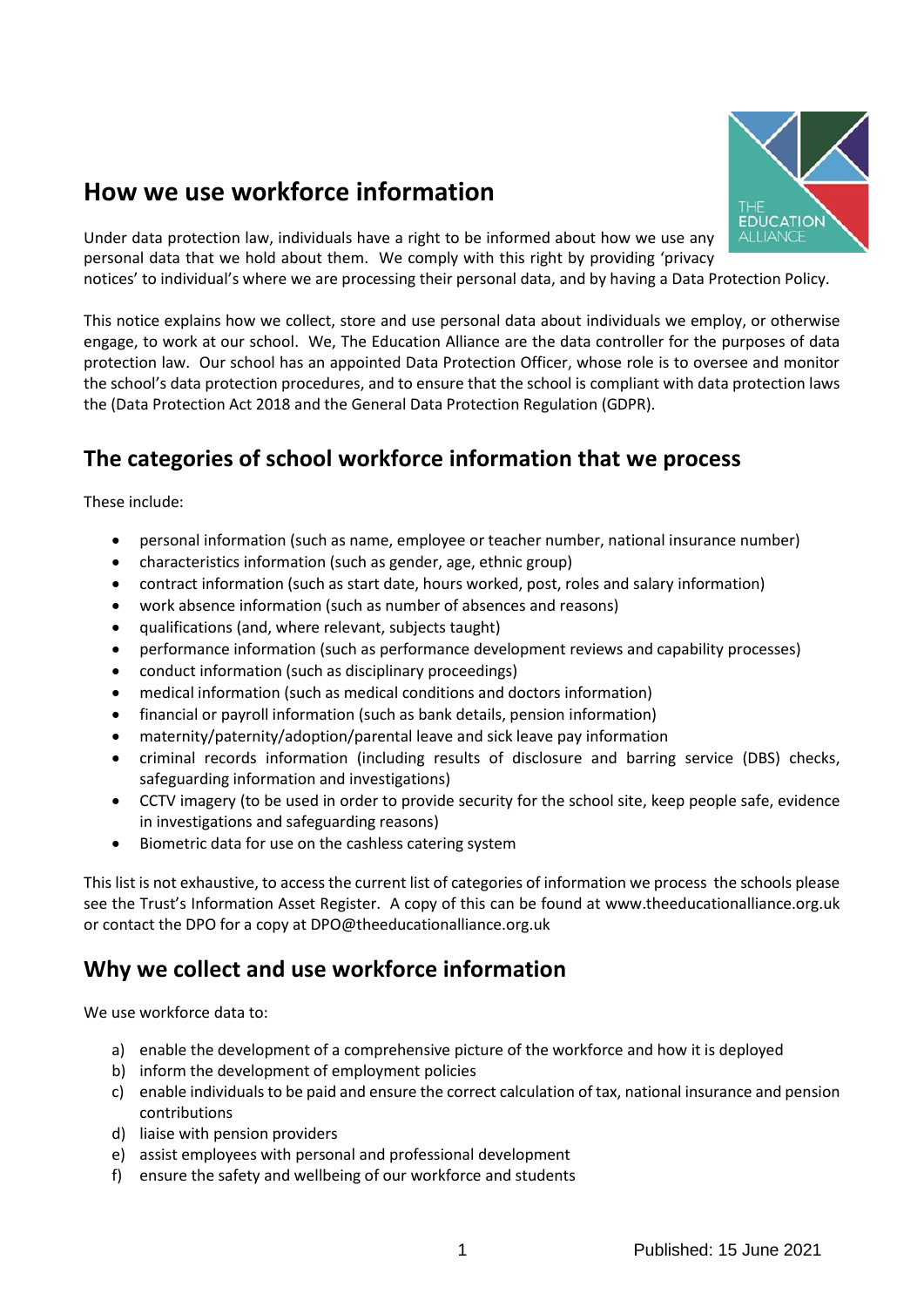- g) inform decisions (e.g. restructures, deployment, capacity planning)
- h) reduce risks (e.g. risk assessments, investigations, measures)

Under the General Data Protection Regulation (GDPR), the legal basis we rely on for processing personal information for general purposes include:

- the data subject has given consent to the processing of his or her personal data for one or more specific purposes;
- processing is necessary for the performance of a contract to which the data subject is party or in order to take steps at the request of the data subject prior to entering into a contract and;
- processing is necessary for compliance with a legal obligation to which the controller is subject;

In addition, the legal basis for processing any special categories information is:

- processing is necessary for the purposes of carrying out the obligations and exercising specific rights of the controller or of the data subject in the field of employment and social security and social protection law in so far as it is authorised by Union or Member State law or a collective agreement pursuant to Member State law
- the data subject has given explicit consent to the processing of those personal data for one or more specified purposes,

## **Collecting workforce information**

We collect personal information from an employee application form and direct from the employee themselves on the start of their employment. We may also obtain information from a previous employer as well as regulatory authorities such as the local authority or HMRC.

Workforce data is essential for the trust's operational use. Whilst the majority of personal information you provide to us is mandatory, some of it is requested on a voluntary basis. In order to comply with data protection laws, we will inform you at the point of collection, whether you are required to provide certain information to us or if you have a choice in this and we will tell you what you need to do if you do not want to share this information with us.

## **Storing workforce information**

We hold data securely for the set amount of time shown in our data retention schedule. For more information on our data retention schedule and how we keep your data safe, please visit at www.theeducationalliance.org.uk or contact the DPO for a copy at DPO@theeducationalliance.org.uk

#### **Who we share workforce information with**

We routinely share this information with:

- our local authority and LADO (where applicable)
- the Department for Education (DfE)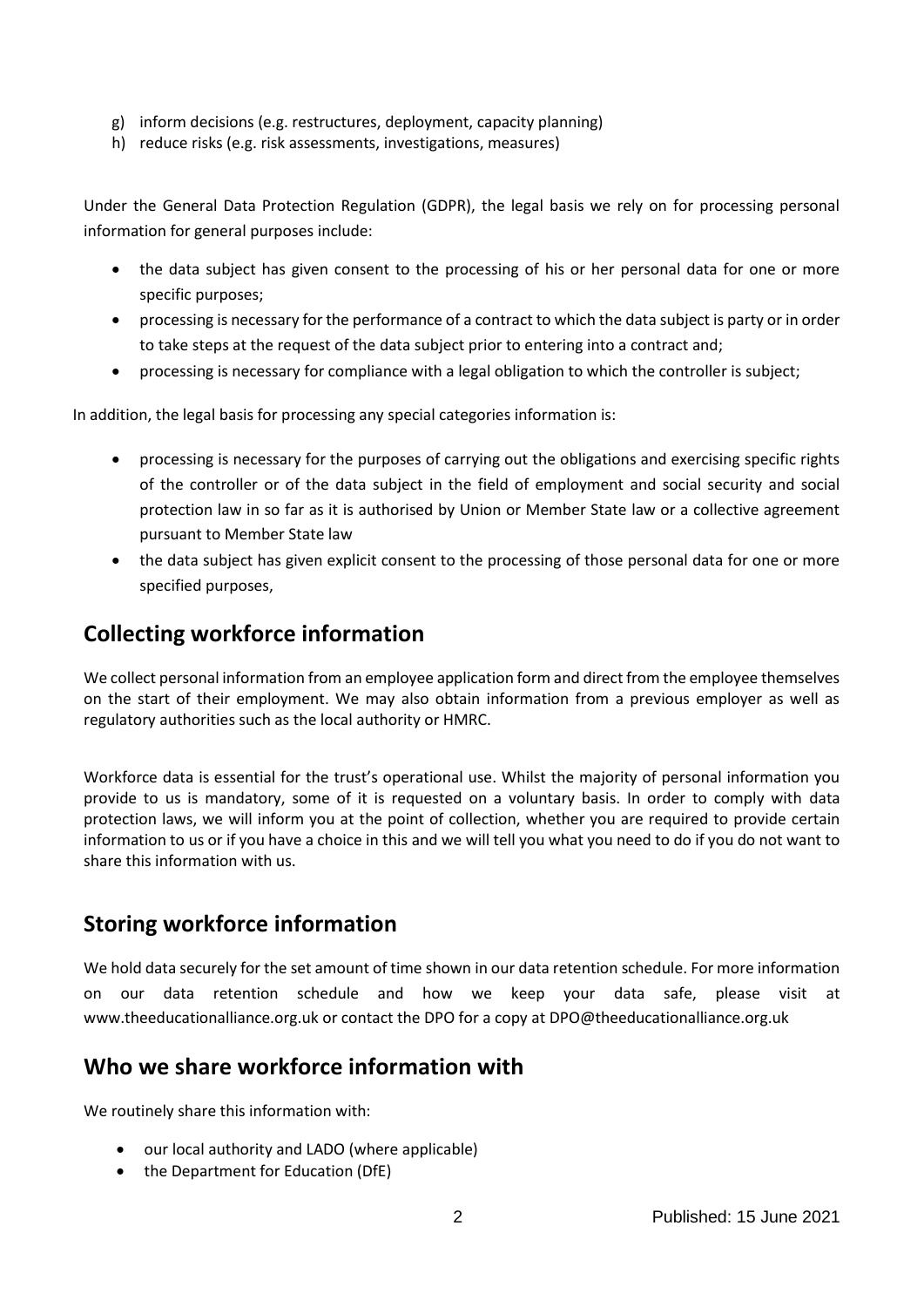- our payroll provider
- pension schemes
- information may also be published school websites this will not include data of a sensitive nature
- **HMRS**
- DBS
- TRA
- Staff survey providers
- External providers of services through an SLA such as Legal firms/crisis comms
- Other trust schools
- Trade Union representatives
- Organisations requesting references such as mortgages/rental references
- Training and Apprenticeship providers
- NHS Test and Trace

## **Why we share school workforce information**

We do not share information about our workforce members with anyone without consent unless the law and our policies allow us to do so.

## **Department for Education**

The Department for Education (DfE) collects personal data from educational settings and local authorities via various statutory data collections. We are required to share information about workforce with the Department for Education (DfE) for the purpose of those data collections, under:

We share personal data with the Department for Education (DfE) on a statutory basis. This data sharing underpins workforce policy monitoring, evaluation, and links to school funding, expenditure and the assessment for educational attainment.

We are required to share information about our school employees with the (DfE) under section 5 of the Education (Supply of Information about the School Workforce) (England) Regulations 2007 and amendments.

All data is transferred securely and held by DfE under a combination of software and hardware controls which meet the current [government security policy framework](https://www.gov.uk/government/publications/security-policy-framework).

For more information, please see 'How Government uses your data' section.

#### **Requesting access to your personal data**

Under data protection legislation, you have the right to request access to information about you that we hold. To make a request for your personal information, contact the School's Data Protection Officer.

Depending on the lawful basis above, you may also have the right to:

- object to processing of personal data that is likely to cause, or is causing, damage or distress
- prevent processing for the purpose of direct marketing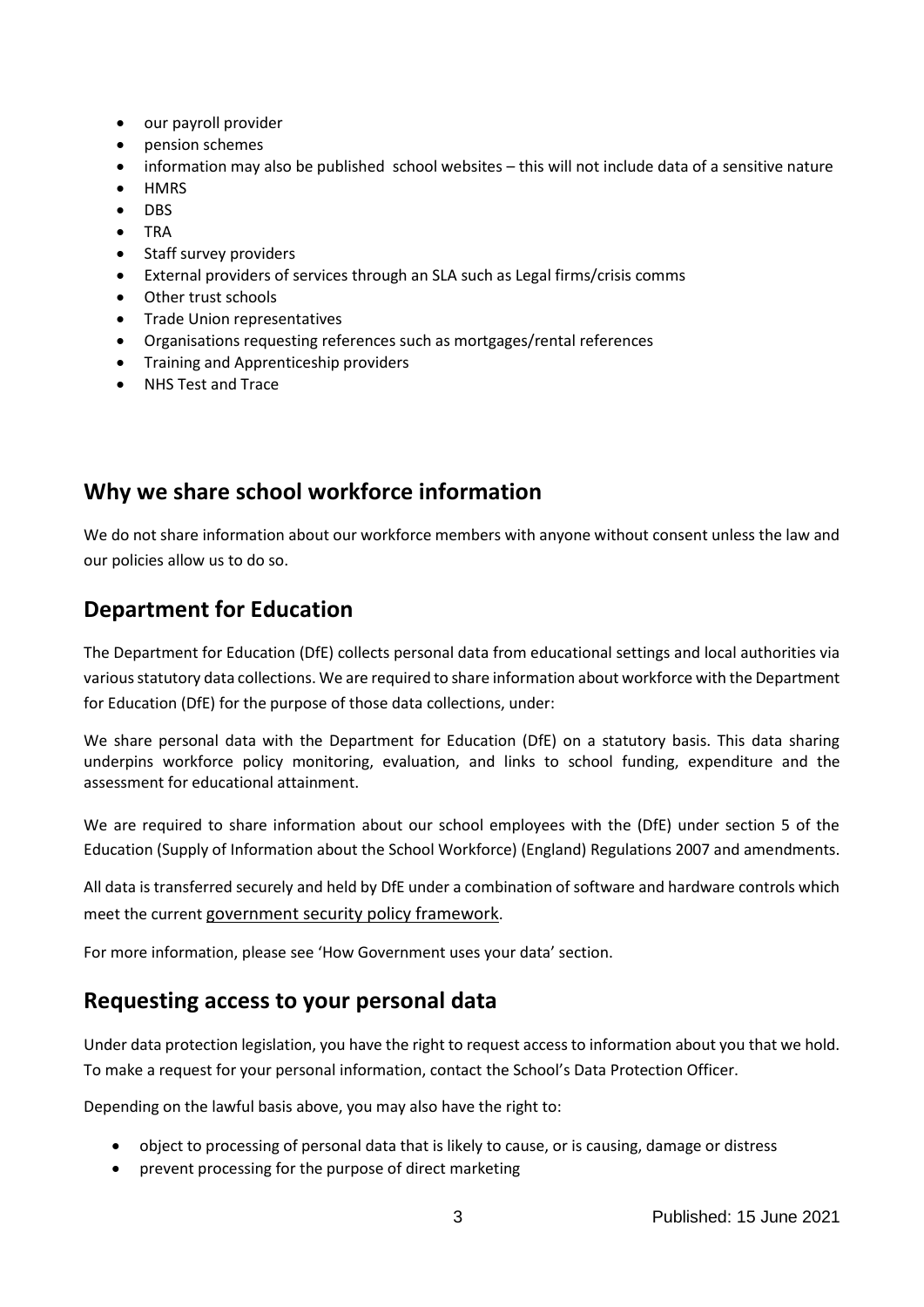- object to decisions being taken by automated means
- in certain circumstances, have inaccurate personal data rectified, blocked, erased or destroyed; and
- a right to seek redress, either through the ICO, or through the courts

If you have a concern about the way we are collecting or using your personal data, we ask that you raise your concern with us in the first instance. Alternatively, you can contact the Information Commissioner's Office at <https://ico.org.uk/concerns/>

For further information on how to request access to personal information held centrally by DfE, please see the 'How Government uses your data' section of this notice.

## **Withdrawal of consent and the right to lodge a complaint**

Where we are processing your personal data with your consent, you have the right to withdraw that consent. If you change your mind, or you are unhappy with our use of your personal data, please let us know by contacting the School's Data protection Officer at DPO@theeducationalliance.org.uk

## **Last updated**

We may need to update this privacy notice periodically so we recommend that you revisit this information from time to time. This version was last updated on 15 June 2021

## **Contact**

If you would like to discuss anything in this privacy notice, please contact:

Francesca Roper Director of Trust Development and Compliance East Dale Road Melton East Riding of Yorkshire HU14 3HS

#### **How Government uses your data**

The workforce data that we lawfully share with the DfE through data collections:

- informs departmental policy on pay and the monitoring of the effectiveness and diversity of the school workforce
- links to school funding and expenditure
- supports 'longer term' research and monitoring of educational policy